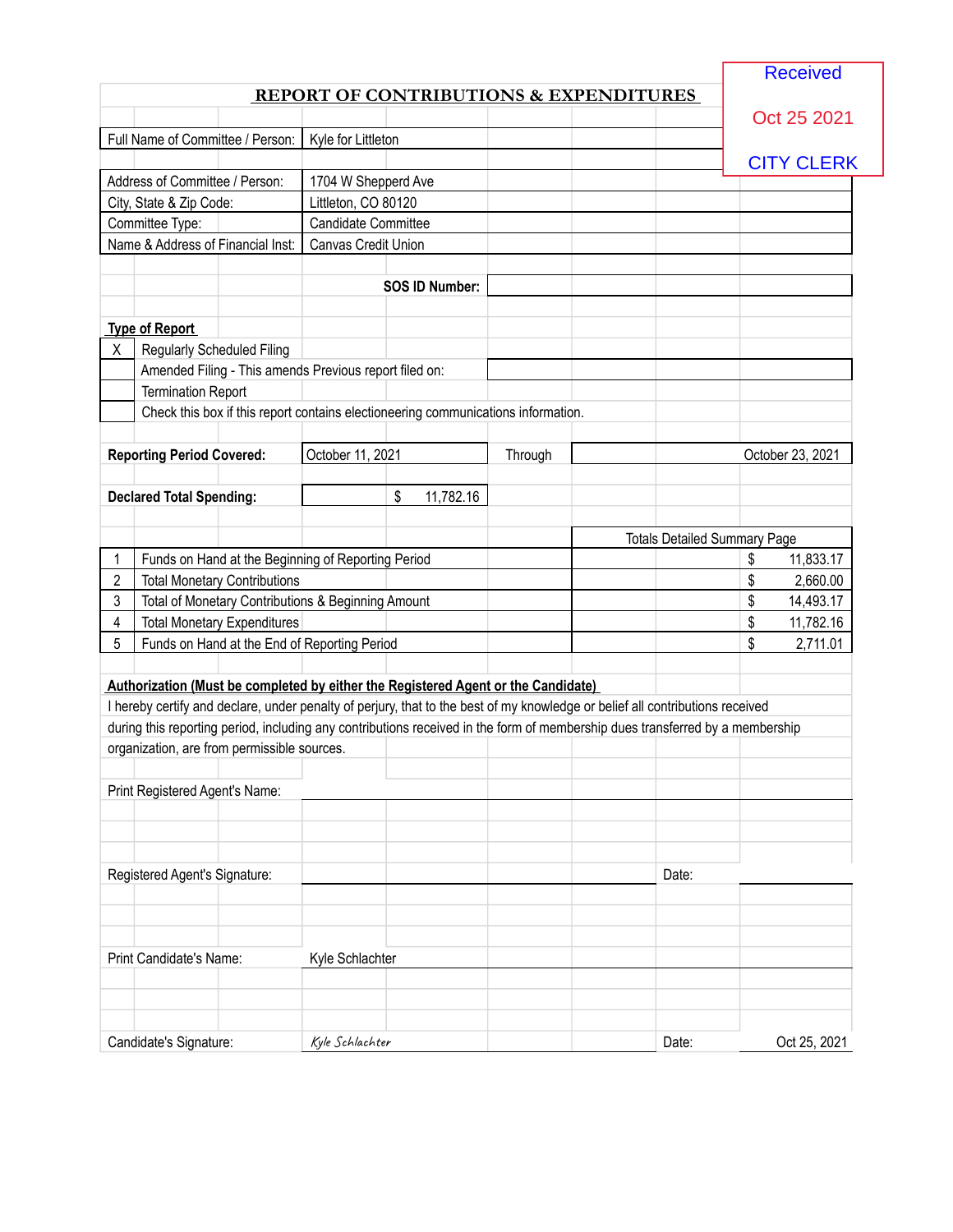|                | <b>DETAILED SUMMARY</b>                                                 |  |                    |         |           |           |  |  |
|----------------|-------------------------------------------------------------------------|--|--------------------|---------|-----------|-----------|--|--|
|                |                                                                         |  |                    |         |           |           |  |  |
|                | Full Name of Committee / Person:                                        |  | Kyle for Littleton |         |           |           |  |  |
|                | <b>Current Reporting Period:</b>                                        |  | October 11, 2021   | Through |           | 23-Oct-21 |  |  |
|                |                                                                         |  |                    |         |           |           |  |  |
|                | Funds on Hand at the Beginning of Reporting Period (Monetary Only)      |  |                    | \$      | 11,833.17 |           |  |  |
| 6              | Itemized Contributions \$20 or More (See Schedule A)                    |  |                    |         | \$        | 2,660.00  |  |  |
| $\overline{7}$ | Total of Non-Itemized Contributions (Contributions of \$19.99 and Less) |  |                    |         |           |           |  |  |
| 8              | Loans Received (See Schedule C)                                         |  |                    |         | \$        |           |  |  |
| 9              | <b>Total of Other Receipts</b>                                          |  |                    |         | \$        |           |  |  |
| 10             | Returned Expenditures (from Recipient) (See Schedule D)                 |  |                    |         | \$        |           |  |  |
| 11             | Total Monetary Contributions (Total of Lines 6 - 10)                    |  |                    |         | \$        | 2,660.00  |  |  |
| 12             | Total Non-Monetary Contributions (From Stmt. of Non-Monetary Contrib.   |  |                    |         | \$        |           |  |  |
| 13             | Total Contributions (Line 11 + Line 12)                                 |  |                    |         | \$        | 2,660.00  |  |  |
| 14             | Itemized Expenditures \$20 or More (See Schedule B)                     |  |                    |         | \$        | 11,782.16 |  |  |
| 15             | Total of Non-Itemized Expenditures (Expenditures of \$19.99 or Less)    |  |                    |         | \$        |           |  |  |
| 16             | Loan Repayments made (See Schedule C)                                   |  |                    |         | \$        |           |  |  |
| 17             | Returned Contributions (To Donor) (See Schedule D)                      |  |                    |         | \$        |           |  |  |
| 18             | Total Coordinated Non-Monetary Expenditures (Cand/CandCom/PolPty)       |  |                    |         | \$        |           |  |  |
| 19             | Total Monetary Expenditures (Total of Lines 14 - 17)                    |  |                    |         | \$        | 11,782.16 |  |  |
| 20             | Total Spending (Line 18 + Line 19)                                      |  |                    |         | \$        | 11,782.16 |  |  |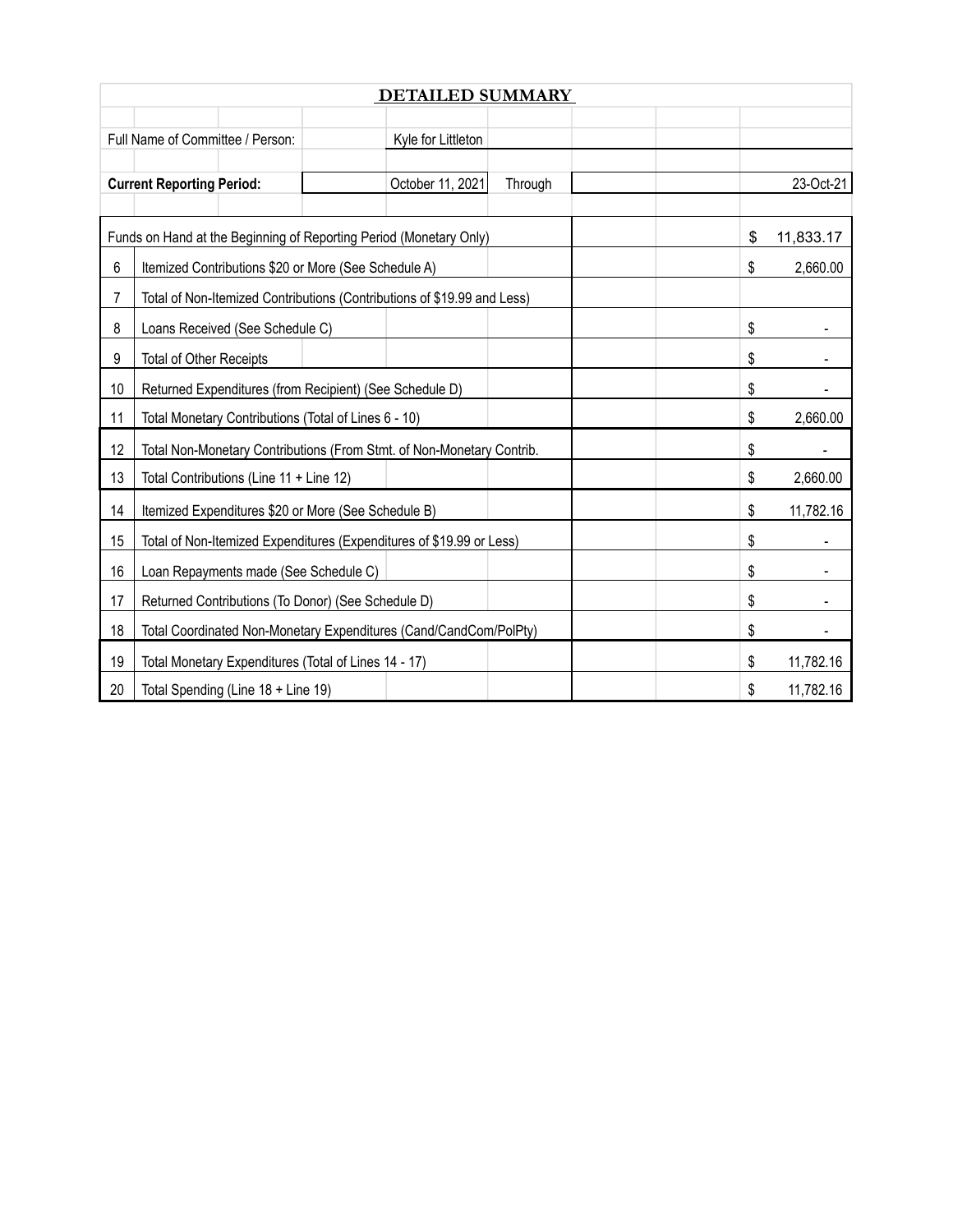| SCHEDULE A - ITEMIZED CONTRIBUTIONS STATEMENT (\$20 or MORE) |                                                                                                                                                                                                                                                |                                                                                      |                                                                                                                                                                                                                                                                                                                                                                                                                                                                           |  |  |  |  |  |
|--------------------------------------------------------------|------------------------------------------------------------------------------------------------------------------------------------------------------------------------------------------------------------------------------------------------|--------------------------------------------------------------------------------------|---------------------------------------------------------------------------------------------------------------------------------------------------------------------------------------------------------------------------------------------------------------------------------------------------------------------------------------------------------------------------------------------------------------------------------------------------------------------------|--|--|--|--|--|
|                                                              |                                                                                                                                                                                                                                                |                                                                                      | Kyle for Littleton                                                                                                                                                                                                                                                                                                                                                                                                                                                        |  |  |  |  |  |
|                                                              |                                                                                                                                                                                                                                                |                                                                                      |                                                                                                                                                                                                                                                                                                                                                                                                                                                                           |  |  |  |  |  |
|                                                              |                                                                                                                                                                                                                                                |                                                                                      | Winchester, Betsy                                                                                                                                                                                                                                                                                                                                                                                                                                                         |  |  |  |  |  |
|                                                              |                                                                                                                                                                                                                                                |                                                                                      | 6577 s Gallup st                                                                                                                                                                                                                                                                                                                                                                                                                                                          |  |  |  |  |  |
|                                                              |                                                                                                                                                                                                                                                |                                                                                      | Littleton, CO 80120                                                                                                                                                                                                                                                                                                                                                                                                                                                       |  |  |  |  |  |
|                                                              |                                                                                                                                                                                                                                                |                                                                                      |                                                                                                                                                                                                                                                                                                                                                                                                                                                                           |  |  |  |  |  |
|                                                              |                                                                                                                                                                                                                                                |                                                                                      | The Learning Center                                                                                                                                                                                                                                                                                                                                                                                                                                                       |  |  |  |  |  |
|                                                              |                                                                                                                                                                                                                                                |                                                                                      | Teacher                                                                                                                                                                                                                                                                                                                                                                                                                                                                   |  |  |  |  |  |
|                                                              |                                                                                                                                                                                                                                                |                                                                                      |                                                                                                                                                                                                                                                                                                                                                                                                                                                                           |  |  |  |  |  |
|                                                              |                                                                                                                                                                                                                                                |                                                                                      |                                                                                                                                                                                                                                                                                                                                                                                                                                                                           |  |  |  |  |  |
|                                                              |                                                                                                                                                                                                                                                |                                                                                      | Rogoff, Jeff                                                                                                                                                                                                                                                                                                                                                                                                                                                              |  |  |  |  |  |
|                                                              |                                                                                                                                                                                                                                                |                                                                                      | 250 S Jackson St, Apt 118                                                                                                                                                                                                                                                                                                                                                                                                                                                 |  |  |  |  |  |
|                                                              |                                                                                                                                                                                                                                                |                                                                                      |                                                                                                                                                                                                                                                                                                                                                                                                                                                                           |  |  |  |  |  |
|                                                              |                                                                                                                                                                                                                                                |                                                                                      | Denver, CO 80209                                                                                                                                                                                                                                                                                                                                                                                                                                                          |  |  |  |  |  |
|                                                              |                                                                                                                                                                                                                                                |                                                                                      |                                                                                                                                                                                                                                                                                                                                                                                                                                                                           |  |  |  |  |  |
|                                                              |                                                                                                                                                                                                                                                |                                                                                      | Simon6toes, Inc                                                                                                                                                                                                                                                                                                                                                                                                                                                           |  |  |  |  |  |
|                                                              |                                                                                                                                                                                                                                                |                                                                                      | Hospitality                                                                                                                                                                                                                                                                                                                                                                                                                                                               |  |  |  |  |  |
|                                                              |                                                                                                                                                                                                                                                |                                                                                      |                                                                                                                                                                                                                                                                                                                                                                                                                                                                           |  |  |  |  |  |
|                                                              |                                                                                                                                                                                                                                                |                                                                                      |                                                                                                                                                                                                                                                                                                                                                                                                                                                                           |  |  |  |  |  |
|                                                              |                                                                                                                                                                                                                                                |                                                                                      | Holland, Kathryn                                                                                                                                                                                                                                                                                                                                                                                                                                                          |  |  |  |  |  |
|                                                              |                                                                                                                                                                                                                                                |                                                                                      | 6635 S Arapahoe Way                                                                                                                                                                                                                                                                                                                                                                                                                                                       |  |  |  |  |  |
|                                                              |                                                                                                                                                                                                                                                |                                                                                      | Littleton, CO 80120                                                                                                                                                                                                                                                                                                                                                                                                                                                       |  |  |  |  |  |
| \$<br>25.00                                                  | 7                                                                                                                                                                                                                                              | Description:                                                                         |                                                                                                                                                                                                                                                                                                                                                                                                                                                                           |  |  |  |  |  |
| Aggregate Amt.                                               | 8                                                                                                                                                                                                                                              | Employer:                                                                            |                                                                                                                                                                                                                                                                                                                                                                                                                                                                           |  |  |  |  |  |
| \$<br>50.00                                                  | 9                                                                                                                                                                                                                                              | Occupation:                                                                          |                                                                                                                                                                                                                                                                                                                                                                                                                                                                           |  |  |  |  |  |
|                                                              |                                                                                                                                                                                                                                                |                                                                                      |                                                                                                                                                                                                                                                                                                                                                                                                                                                                           |  |  |  |  |  |
|                                                              |                                                                                                                                                                                                                                                |                                                                                      |                                                                                                                                                                                                                                                                                                                                                                                                                                                                           |  |  |  |  |  |
| Date Accepted                                                | 4                                                                                                                                                                                                                                              | Name, (Last, First):                                                                 | Sulehria, Aroosa                                                                                                                                                                                                                                                                                                                                                                                                                                                          |  |  |  |  |  |
| 10/16/21                                                     | 5                                                                                                                                                                                                                                              | Address:                                                                             | 3791 S Gibraltar St                                                                                                                                                                                                                                                                                                                                                                                                                                                       |  |  |  |  |  |
| Contribution Amt.                                            | 6                                                                                                                                                                                                                                              | City/State/Zip:                                                                      | Aurora, CO 80130                                                                                                                                                                                                                                                                                                                                                                                                                                                          |  |  |  |  |  |
| \$<br>50.00                                                  | 7                                                                                                                                                                                                                                              | Description:                                                                         |                                                                                                                                                                                                                                                                                                                                                                                                                                                                           |  |  |  |  |  |
| Aggregate Amt.                                               | 8                                                                                                                                                                                                                                              | Employer:                                                                            |                                                                                                                                                                                                                                                                                                                                                                                                                                                                           |  |  |  |  |  |
|                                                              | 9                                                                                                                                                                                                                                              | Occupation:                                                                          |                                                                                                                                                                                                                                                                                                                                                                                                                                                                           |  |  |  |  |  |
|                                                              |                                                                                                                                                                                                                                                |                                                                                      |                                                                                                                                                                                                                                                                                                                                                                                                                                                                           |  |  |  |  |  |
|                                                              |                                                                                                                                                                                                                                                |                                                                                      |                                                                                                                                                                                                                                                                                                                                                                                                                                                                           |  |  |  |  |  |
|                                                              | Date Accepted<br>October 13, 2021<br>Contribution Amt.<br>500.00<br>\$<br>Aggregate Amt.<br>Date Accepted<br>October 14, 2021<br>Contribution Amt.<br>100.00<br>\$<br>Aggregate Amt.<br>Date Accepted<br>October 15, 2021<br>Contribution Amt. | 4<br>5<br>6<br>7<br>8<br>9<br>4<br>5<br>6<br>$\overline{7}$<br>8<br>9<br>4<br>5<br>6 | Full Name of Committee / Person:<br>Name, (Last, First):<br>Address:<br>City/State/Zip:<br>Description:<br>Employer:<br>Occupation:<br>Ck. Box if Electioneering Communication<br>Name, (Last, First):<br>Address:<br>City/State/Zip:<br>Description:<br>Employer:<br>Occupation:<br>Ck. Box if Electioneering Communication<br>Name, (Last, First):<br>Address:<br>City/State/Zip:<br>Ck. Box if Electioneering Communication<br>Ck. Box if Electioneering Communication |  |  |  |  |  |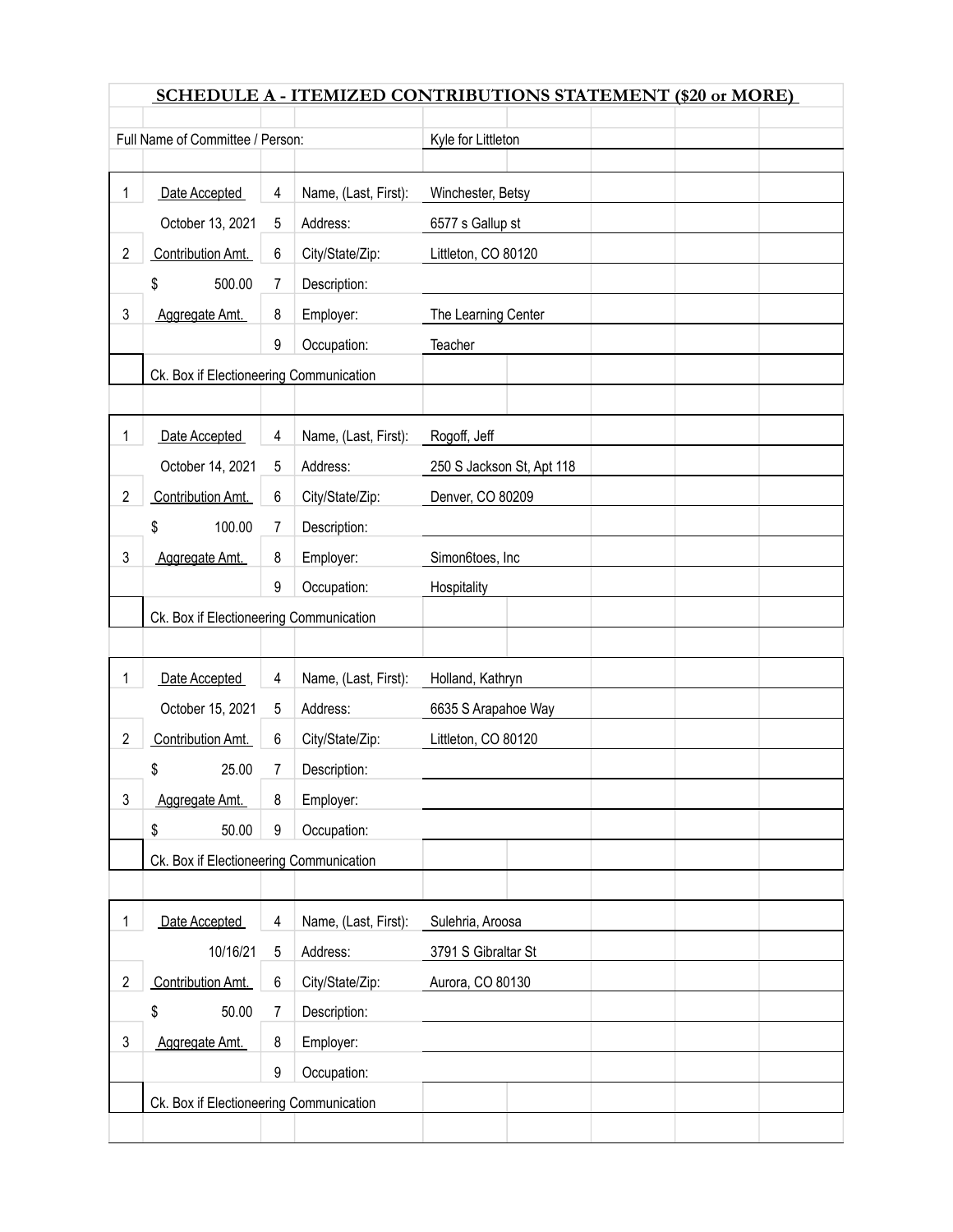| 1              | Date Accepted                           | 4 | Name, (Last, First): | DeGenova, Doris                   |  |  |  |
|----------------|-----------------------------------------|---|----------------------|-----------------------------------|--|--|--|
|                | October 18, 2021                        | 5 | Address:             | 2812 W Centennia Dr #F            |  |  |  |
| $\overline{2}$ | Contribution Amt.                       | 6 | City/State/Zip:      | Littleton, CO 80123               |  |  |  |
|                | 25.00<br>\$                             | 7 | Description:         |                                   |  |  |  |
| 3              | Aggregate Amt.                          | 8 | Employer:            | Nordstrom Bank                    |  |  |  |
|                |                                         | 9 | Occupation:          | <b>Customer Service</b>           |  |  |  |
|                | Ck. Box if Electioneering Communication |   |                      |                                   |  |  |  |
|                |                                         |   |                      |                                   |  |  |  |
| 1              | Date Accepted                           | 4 | Name, (Last, First): | Reynolds, Dennis                  |  |  |  |
|                | October 18, 2021                        | 5 | Address:             | 9831 S Johnson St                 |  |  |  |
| $\overline{2}$ | Contribution Amt.                       | 6 | City/State/Zip:      | Littleton, CO 80127               |  |  |  |
|                | 250.00<br>\$                            | 7 | Description:         |                                   |  |  |  |
| 3              | Aggregate Amt.                          | 8 | Employer:            | retired                           |  |  |  |
|                |                                         | 9 | Occupation:          |                                   |  |  |  |
|                | Ck. Box if Electioneering Communication |   |                      |                                   |  |  |  |
|                |                                         |   |                      |                                   |  |  |  |
| 1              | Date Accepted                           | 4 | Name, (Last, First): | Dunahay, Pat                      |  |  |  |
|                | October 18, 2021                        | 5 | Address:             | 1600 W Mineral                    |  |  |  |
| $\overline{2}$ | Contribution Amt.                       | 6 | City/State/Zip:      | Littleton, CO 80120               |  |  |  |
|                | \$<br>500.00                            | 7 | Description:         |                                   |  |  |  |
| 3              | Aggregate Amt.                          | 8 | Employer:            | Self                              |  |  |  |
|                |                                         | 9 | Occupation:          | PDA Roadgear                      |  |  |  |
|                | Ck. Box if Electioneering Communication |   |                      |                                   |  |  |  |
|                |                                         |   |                      |                                   |  |  |  |
| 1              | Date Accepted                           | 4 | Name, (Last, First): | South Metro Denver Realtors Assoc |  |  |  |
|                | October 18, 2021                        | 5 | Address:             | 309 Inverness Way S               |  |  |  |
| $\overline{2}$ | Contribution Amt.                       | 6 | City/State/Zip:      | Englewood, CO 80112               |  |  |  |
|                | \$<br>1,000.00                          | 7 | Description:         |                                   |  |  |  |
| 3              | Aggregate Amt.                          | 8 | Employer:            | <b>Political Action Committee</b> |  |  |  |
|                |                                         | 9 | Occupation:          |                                   |  |  |  |
|                | Ck. Box if Electioneering Communication |   |                      |                                   |  |  |  |
|                |                                         |   |                      |                                   |  |  |  |
| 1              | Date Accepted                           | 4 | Name, (Last, First): | Beindorff, Elizabeht              |  |  |  |
|                | 19-Oct-21                               | 5 | Address:             | 6088 S Windermere Way             |  |  |  |
| $\overline{2}$ | Contribution Amt.                       | 6 | City/State/Zip:      | Littleton, CO 8012                |  |  |  |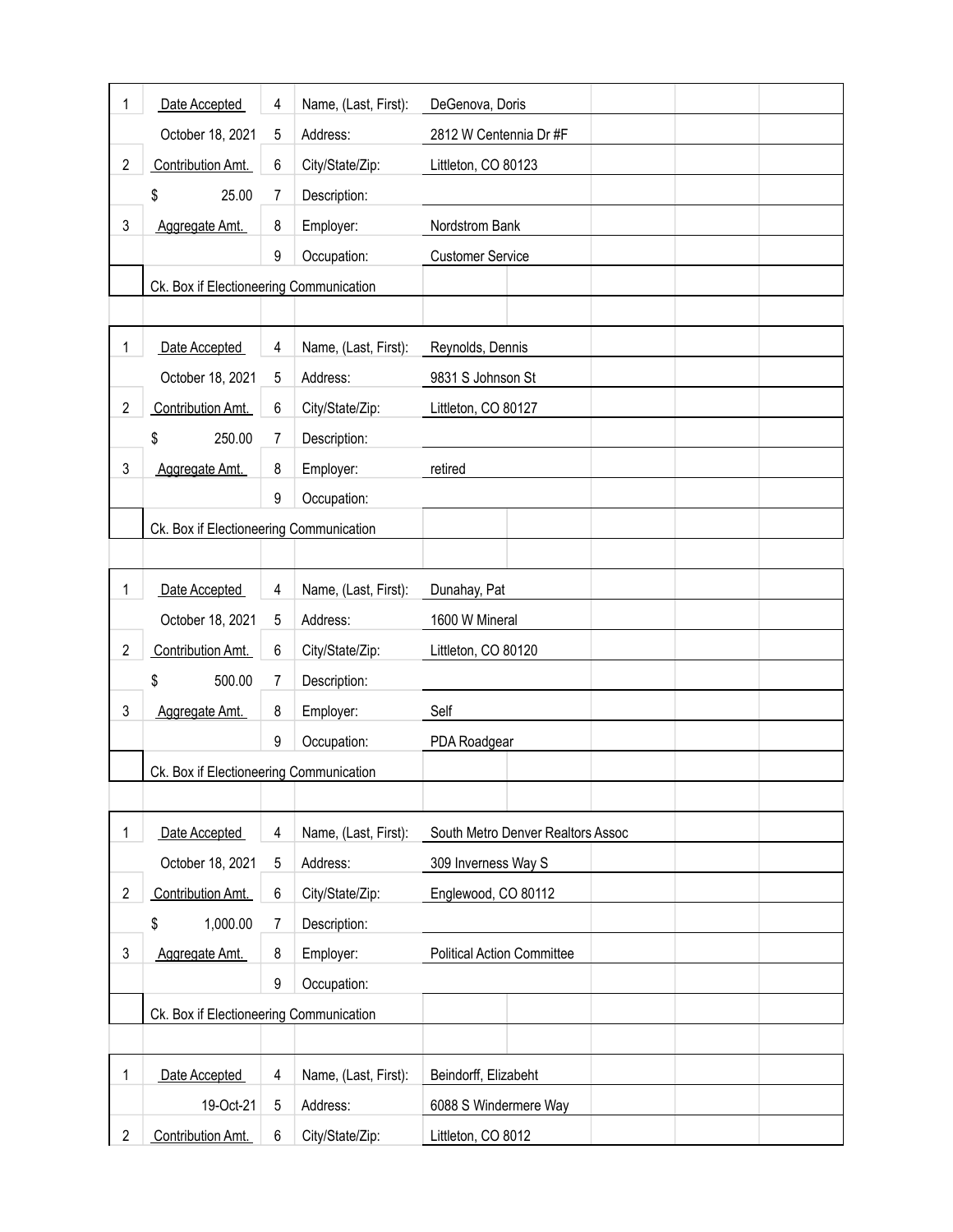|                | \$<br>25.00                             | 7 | Description:         |                                |  |  |
|----------------|-----------------------------------------|---|----------------------|--------------------------------|--|--|
| 3              | Aggregate Amt.                          | 8 | Employer:            |                                |  |  |
|                | \$<br>50.00                             | 9 | Occupation:          |                                |  |  |
|                | Ck. Box if Electioneering Communication |   |                      |                                |  |  |
|                |                                         |   |                      |                                |  |  |
| 1              | Date Accepted                           | 4 | Name, (Last, First): | Navin, Mary                    |  |  |
|                | October 19, 2021                        | 5 | Address:             | 2984 West Long Dr. Unit C      |  |  |
| $\overline{2}$ | Contribution Amt.                       | 6 | City/State/Zip:      | Littleton, CO 80120            |  |  |
|                | \$<br>25.00                             | 7 | Description:         |                                |  |  |
| 3              | Aggregate Amt.                          | 8 | Employer:            | retired                        |  |  |
|                |                                         | 9 | Occupation:          |                                |  |  |
|                | Ck. Box if Electioneering Communication |   |                      |                                |  |  |
|                |                                         |   |                      |                                |  |  |
| 1              | Date Accepted                           | 4 | Name, (Last, First): | Evans, Colleen                 |  |  |
|                | October 19, 2021                        | 5 | Address:             | 1950 W Littleton Blvd Unit 308 |  |  |
| $\overline{2}$ | Contribution Amt.                       | 6 | City/State/Zip:      | Littleton, CO 80120            |  |  |
|                | \$<br>100.00                            | 7 | Description:         |                                |  |  |
| 3              | Aggregate Amt.                          | 8 | Employer:            | retired                        |  |  |
|                |                                         | 9 | Occupation:          |                                |  |  |
|                | Ck. Box if Electioneering Communication |   |                      |                                |  |  |
|                |                                         |   |                      |                                |  |  |
| 1              | Date Accepted                           | 4 | Name, (Last, First): | Stevens, Nicholas              |  |  |
|                | October 21, 2021                        | 5 | Address:             | 2753 W Long Dr Unit F          |  |  |
| $\overline{2}$ | Contribution Amt.                       | 6 | City/State/Zip:      | Littleton, CO 80120            |  |  |
|                | \$<br>10.00                             | 7 | Description:         |                                |  |  |
| 3              | Aggregate Amt.                          | 8 | Employer:            |                                |  |  |
|                |                                         | 9 | Occupation:          |                                |  |  |
|                | Ck. Box if Electioneering Communication |   |                      |                                |  |  |
|                |                                         |   |                      |                                |  |  |
| 1              | Date Accepted                           | 4 | Name, (Last, First): | Rouse, Diana                   |  |  |
|                | 22-Oct-21                               | 5 | Address:             | 351 W. Jamison Lp. Unit 15     |  |  |
| $\overline{2}$ | Contribution Amt.                       | 6 | City/State/Zip:      | Littleton, CO 80120            |  |  |
|                | \$<br>50.00                             | 7 | Description:         |                                |  |  |
| 3              | Aggregate Amt.                          | 8 | Employer:            |                                |  |  |
|                |                                         | 9 | Occupation:          |                                |  |  |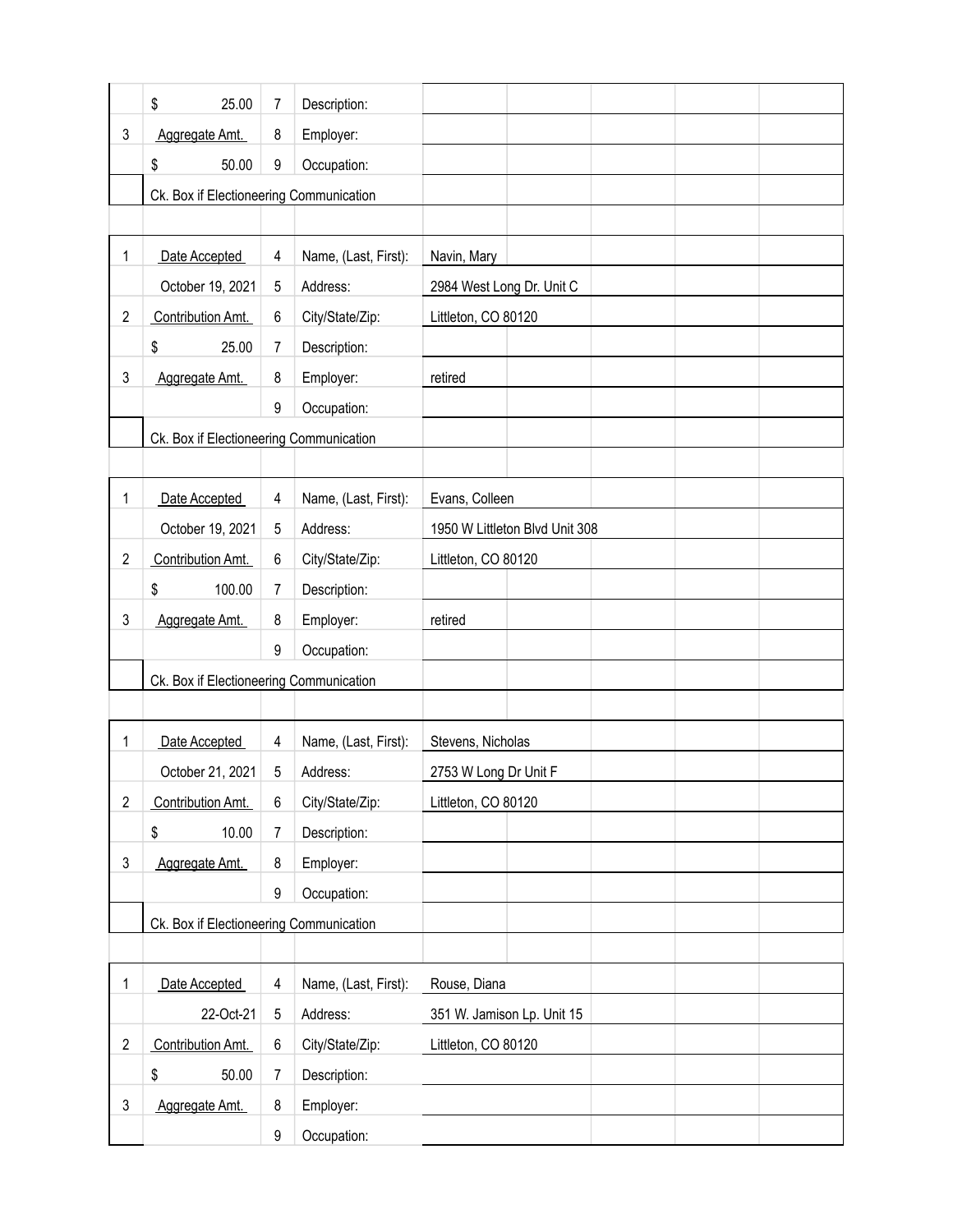|                | <b>SCHEDULE B - ITEMIZED EXPENDITURES STATEMENT (\$20 or MORE)</b> |   |                                         |                            |  |  |  |  |
|----------------|--------------------------------------------------------------------|---|-----------------------------------------|----------------------------|--|--|--|--|
|                | Full Name of Committee / Person:                                   |   |                                         | Kyle for Littleton         |  |  |  |  |
|                |                                                                    |   |                                         |                            |  |  |  |  |
| 1              | Date Expended                                                      | 4 | Name:                                   | ActBlue                    |  |  |  |  |
|                | October 12, 2021                                                   | 5 | Address:                                | online                     |  |  |  |  |
| 2              | Amount                                                             | 6 | City/State/Zip:                         |                            |  |  |  |  |
|                | \$62.91                                                            | 7 | Description:                            |                            |  |  |  |  |
| 3              | Recipient is:                                                      | 8 | Purpose:                                | <b>Donation Processing</b> |  |  |  |  |
|                | Committee                                                          |   |                                         |                            |  |  |  |  |
| Χ              | Non-Committee                                                      |   | Ck. Box if Electioneering Communication |                            |  |  |  |  |
|                |                                                                    |   |                                         |                            |  |  |  |  |
| 1              | Date Expended                                                      | 4 | Name:                                   | Printograph                |  |  |  |  |
|                | October 14, 2021                                                   | 5 | Address:                                | online                     |  |  |  |  |
| 2              | Amount                                                             | 6 | City/State/Zip:                         |                            |  |  |  |  |
|                | \$2,737.94                                                         | 7 | Description:                            |                            |  |  |  |  |
| 3              | Recipient is:                                                      | 8 | Purpose:                                | Printing                   |  |  |  |  |
|                | Committee                                                          |   |                                         |                            |  |  |  |  |
| Χ              | Non-Committee                                                      |   | Ck. Box if Electioneering Communication |                            |  |  |  |  |
|                |                                                                    |   |                                         |                            |  |  |  |  |
| 1              | Date Expended                                                      | 4 | Name:                                   | C&D Printing               |  |  |  |  |
|                | October 16, 2021                                                   | 5 | Address:                                | 5351 Tennyson St. Unit 1 C |  |  |  |  |
| 2              | Amount                                                             | 6 | City/State/Zip:                         | Denver, CO 80212           |  |  |  |  |
|                | \$266.10                                                           | 7 | Description:                            |                            |  |  |  |  |
| 3              | Recipient is:                                                      | 8 | Purpose:                                | Printing and Mailing       |  |  |  |  |
|                | Committee                                                          |   |                                         |                            |  |  |  |  |
| Χ              | Non-Committee                                                      |   | Ck. Box if Electioneering Communication |                            |  |  |  |  |
|                |                                                                    |   |                                         |                            |  |  |  |  |
| 1              | Date Expended                                                      | 4 | Name:                                   | Canvas Credit Union        |  |  |  |  |
|                | October 18, 2021                                                   | 5 | Address:                                | 5800 S Broadway            |  |  |  |  |
| $\overline{c}$ | <b>Amount</b>                                                      | 6 | City/State/Zip:                         | Littleton, CO 80121        |  |  |  |  |
|                | \$1.00                                                             | 7 | Description:                            |                            |  |  |  |  |
| 3              | Recipient is:                                                      | 8 | Purpose:                                | checks                     |  |  |  |  |
|                | Committee                                                          |   |                                         |                            |  |  |  |  |
| Χ              | Non-Committee                                                      |   | Ck. Box if Electioneering Communication |                            |  |  |  |  |
|                |                                                                    |   |                                         |                            |  |  |  |  |